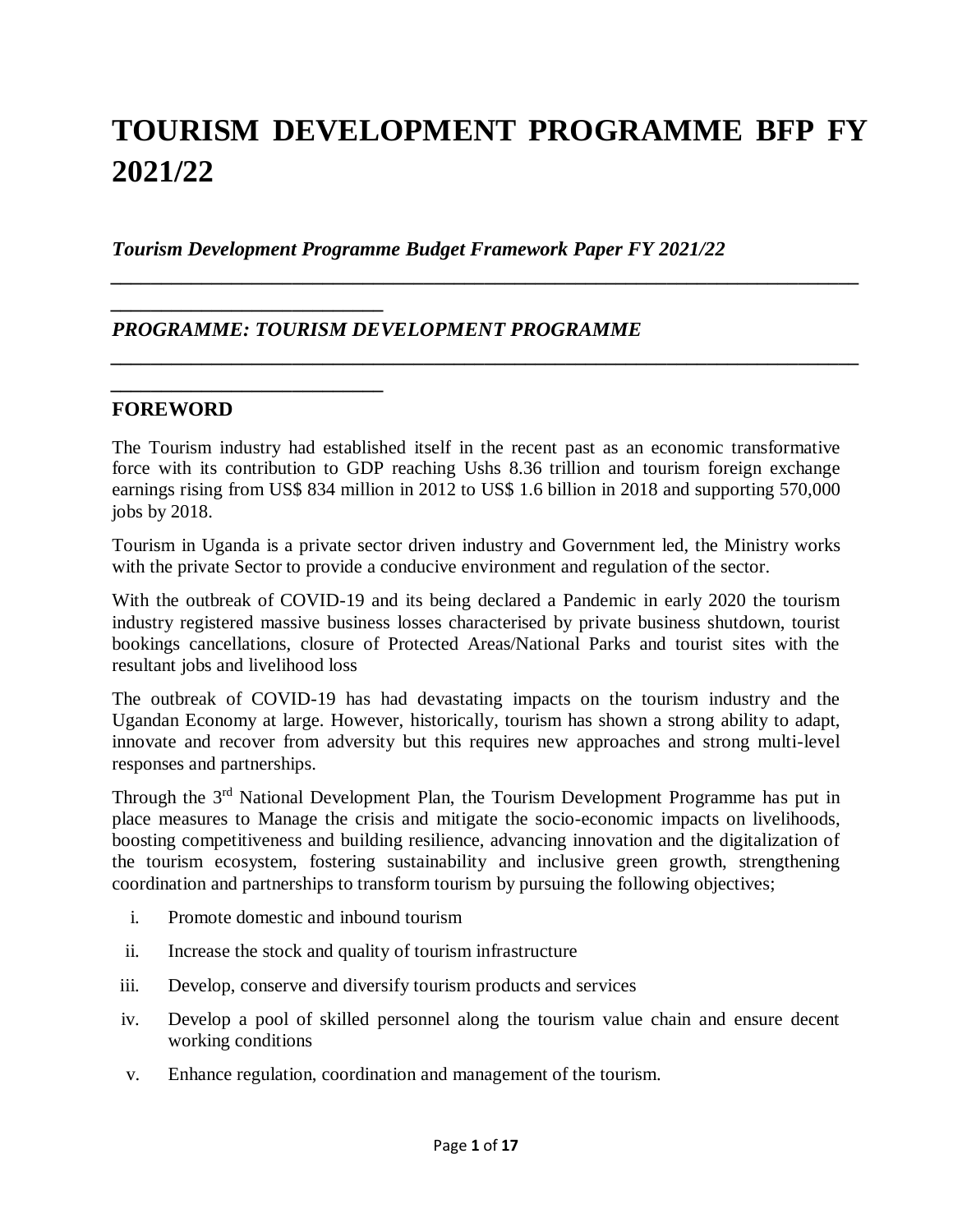The Medium-Term Expenditure Framework (MTEF) allocation for the Tourism Development Programme (Ministry and its Agencies) for the FY 2021/22, is **Ushs 176.73 billion,** a reduction of Ushs 20.72 billion from Ushs **UShs.197.45bn** that was approved in the FY 2020/21. This huge reduction in the MTEF is due to the Government policy to implement cuts on consumptive items which, given the nature of activities of Tourism MDAs, has greatly affected their funding and operations.

In view of the targets of NDPIII and the impacts of COVID-19 the Programme requires additional **UShs. 86.33bn** to achieve the planned activities to recover the Tourism industry. Finally, on behalf of the Tourism Development Programme we commit to achieve the planned interventions outlined in this Budget Framework Paper

Kiwanda Godfrey Ssuubi (MP)

## **MINISTER OF STATE FOR TOURISM**

## **HOLDING THE PORTFOLIO OF MINISTER OF TOURISM, WILDLIFE AND ANTIQUITIES**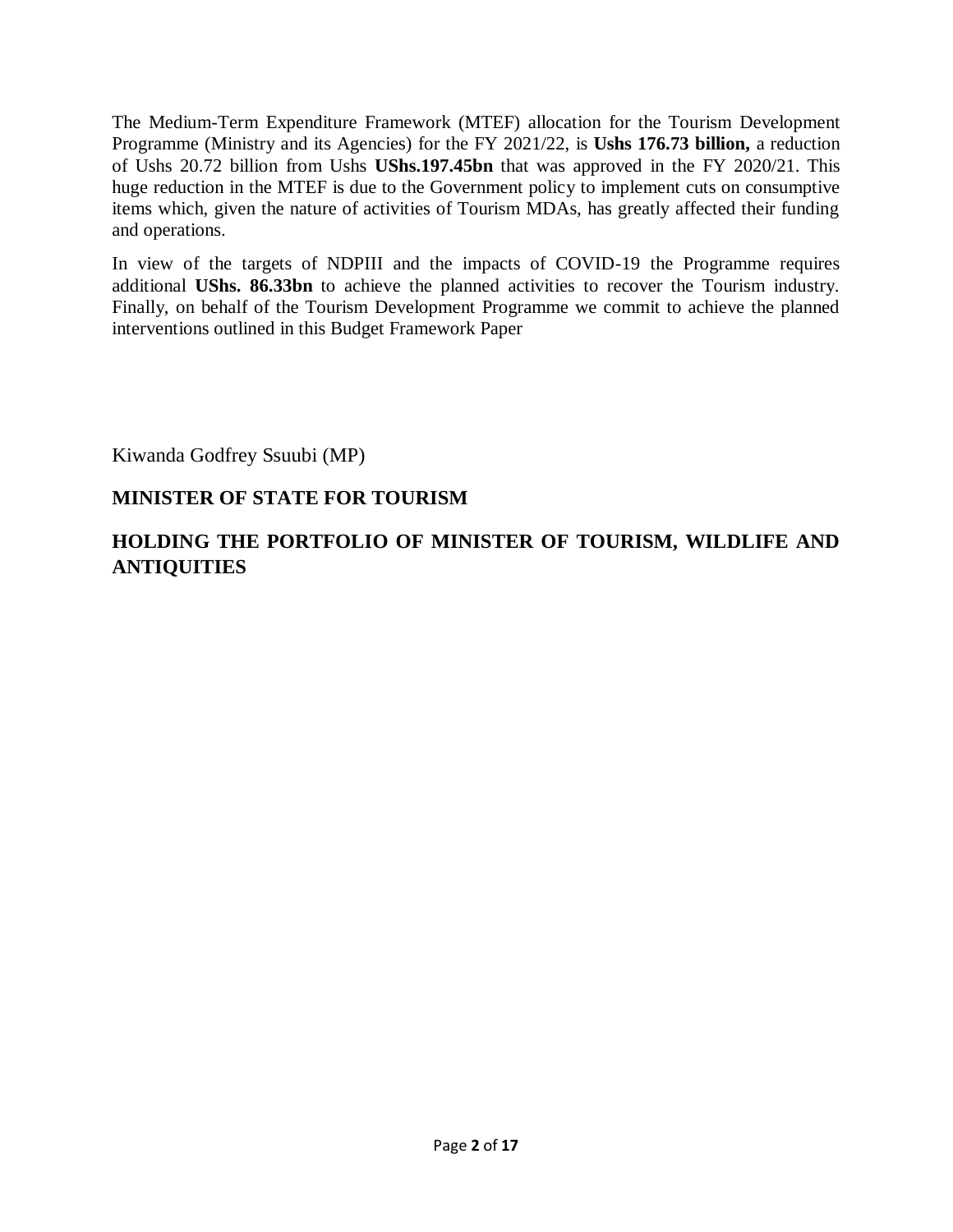## **Abbreviations and Acronyms**

| <b>BINP</b>   | <b>Bwindi Impenetrable National Park</b>                                        |
|---------------|---------------------------------------------------------------------------------|
| <b>BOQs</b>   | <b>Bills of Quantity</b>                                                        |
| <b>BOU</b>    | Bank of Uganda                                                                  |
| <b>CITES</b>  | Convention on International Trade in Endangered Species of wild fauna and flora |
| CSOs          | Civil Society                                                                   |
| <b>DPs</b>    | <b>Development Partners</b>                                                     |
| EAC           | <b>East African Community</b>                                                   |
| <b>GDP</b>    | <b>Gross Domestic Product</b>                                                   |
| Ha            | Hectares                                                                        |
| <b>IRA</b>    | <b>Insurance Regulatory Authority</b>                                           |
| <b>KCCA</b>   | Kampala Capital City Authority                                                  |
| KM            | Kilometers                                                                      |
| <b>KNP</b>    | <b>Kibale National Park</b>                                                     |
| <b>LMNP</b>   | Lake Mburo National Park                                                        |
| M&E           | Monitoring and Evaluation                                                       |
| <b>MDAs</b>   | Ministries, Departments and Agencies                                            |
| <b>MEACA</b>  | Ministry of East African Affairs                                                |
| <b>MEMD</b>   | Ministry of Energy and Mineral Development                                      |
| <b>MFNP</b>   | <b>Murchison Falls National Park</b>                                            |
| <b>MFPA</b>   | <b>Murchison Falls Protection Area</b>                                          |
| <b>MIA</b>    | Ministry of Internal Affairs                                                    |
| MICT &NG      | Ministry of ICT and National Guidance                                           |
| <b>MODVA</b>  | Ministry of Defence and Veteran Affairs                                         |
| <b>MOES</b>   | Ministry of Education and Sports                                                |
| MoFA          | Ministry of Foreign Affairs                                                     |
| <b>MoFPED</b> | Ministry of Finance, Planning and Economic Development                          |
| <b>MOGLSD</b> | Ministry of Gender, Labor and Social Development                                |
| <b>MOH</b>    | Ministry of Health                                                              |
| MoLG          | Ministry of Local Government                                                    |
| <b>MoWE</b>   | Ministry of Water and Environment                                               |
| <b>MoWT</b>   | Ministry of Works and Transport                                                 |
| <b>MRTIDP</b> | Mt. Rwenzori Tourism Infrastructure Development Project                         |
| <b>MTIC</b>   | Ministry of Trade, Industry and Cooperatives                                    |
| <b>MTWA</b>   | Ministry of Tourism, Wildlife and Antiquities                                   |
| <b>NCDC</b>   | <b>National Curriculum Development Centre</b>                                   |
| <b>NCS</b>    | <b>National Council of Sports</b>                                               |
| <b>NDP</b>    | <b>National Development Plan</b>                                                |
| NITA-U        | <b>National Information Technology Authority</b>                                |
| <b>NP</b>     | <b>National Park</b>                                                            |
| <b>NPA</b>    | <b>National Planning Authority</b>                                              |
| <b>PACU</b>   | <b>Problem Animal Control Units</b>                                             |
| <b>PIAP</b>   | Programme Implementation Action Plan                                            |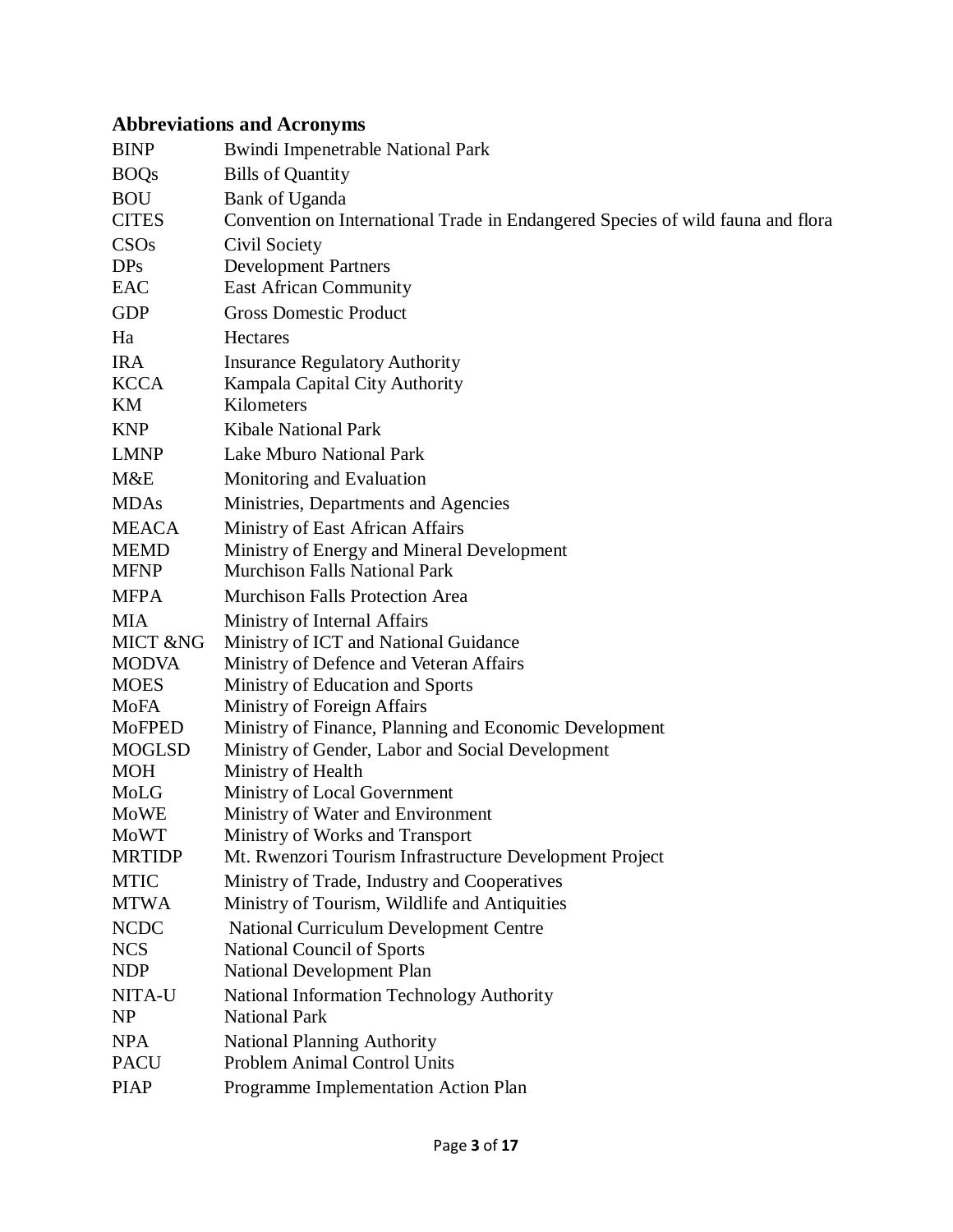| <b>PPP</b>    | <b>Public-Private Partnerships</b>                               |
|---------------|------------------------------------------------------------------|
| <b>PSFU</b>   | Private Sector Foundation Uganda                                 |
| <b>RMNP</b>   | <b>Rwenzori Mountains National Park</b>                          |
| <b>SNP</b>    | Semliki National Park                                            |
| <b>TDAs</b>   | <b>Tourism Development Areas</b>                                 |
| <b>TELCOs</b> | <b>Telecommunication Companies</b>                               |
| <b>TSWR</b>   | Toro-Semliki Wildlife Reserves                                   |
| <b>UA</b>     | <b>Uganda Airlines</b>                                           |
| <b>UBC</b>    | <b>Uganda Broadcasting Corporation</b>                           |
| <b>UBOS</b>   | <b>Uganda Bureau of Statistics</b>                               |
| <b>UCAA</b>   | <b>Uganda Civil Aviation Authority</b>                           |
| <b>UCDA</b>   | <b>Uganda Coffee Development Authority</b>                       |
| <b>UDC</b>    | <b>Uganda Development Corporation</b>                            |
| <b>UEPB</b>   | <b>Uganda Export Promotion Board</b>                             |
| <b>UHTTI</b>  | Uganda Hotel and Tourism Training Institute                      |
| <b>UIA</b>    | <b>Uganda Investment Authority</b>                               |
| <b>UNESCO</b> | United Nations Educational, Scientific and Cultural Organization |
| <b>UNRA</b>   | <b>Uganda National Roads Authority</b>                           |
| <b>UNWTO</b>  | United Nations World Tourism Organization                        |
| <b>UPDF</b>   | Uganda People's Defence Forces                                   |
| <b>UPF</b>    | <b>Uganda Police Force</b>                                       |
| <b>UTA</b>    | <b>Uganda Tourism Association</b>                                |
| <b>UTB</b>    | <b>Uganda Tourism Board</b>                                      |
| <b>UWA</b>    | Uganda Wildlife Authority                                        |
| <b>UWEC</b>   | <b>Uganda Wildlife Conservation Education Centre</b>             |
| <b>UWRTI</b>  | Uganda Wildlife Research Training Institute                      |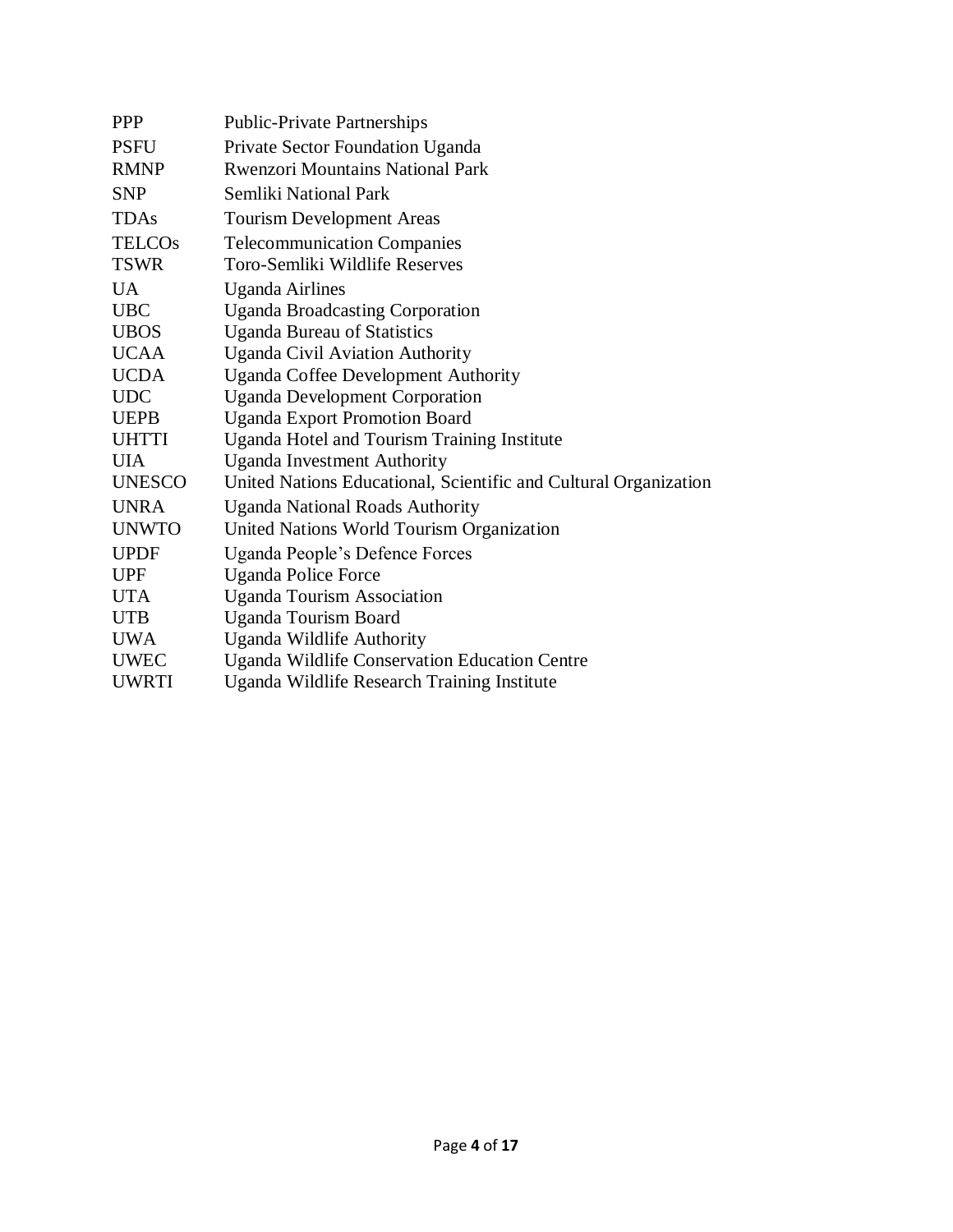#### **P1: PROGRAMME OVERVIEW**

#### **Snapshot of Medium-Term Budget Allocations**

|                                       |             | Approved<br><b>Budget</b> |         | <b>MTEF Budget Projections</b> |         |             |         |  |  |  |  |
|---------------------------------------|-------------|---------------------------|---------|--------------------------------|---------|-------------|---------|--|--|--|--|
|                                       |             | 2020/21                   | 2021/22 | 2022/23                        | 2023/24 | 2024/2<br>5 | 2025/26 |  |  |  |  |
|                                       | <b>Wage</b> | 3.94                      | 3.94    | 3.94                           | 4.14    | 4.14        | 4.14    |  |  |  |  |
| <b>Recurrent</b>                      | Non-wag     | 177.21                    | 156.49  | 156.49                         | 177.21  | 177.21      | 177.21  |  |  |  |  |
|                                       | GoU         | 16.30                     | 16.30   | 16.30                          | 16.30   | 16.30       | 16.30   |  |  |  |  |
| Devt.                                 | Ext Fin.    |                           |         |                                |         |             |         |  |  |  |  |
| <b>GoU</b> Total                      |             | 197.45                    | 176.73  | 176.73                         | 197.65  | 197.65      | 197.65  |  |  |  |  |
| <b>Total</b><br>GoU+Ext Fin<br>(MTEF) |             | 197.45                    | 176.73  | 176.73                         | 197.65  | 197.65      | 197.65  |  |  |  |  |
| <b>Grand Total</b>                    |             | 197.45                    | 176.73  | 176.73                         | 197.65  | 197.65      | 197.65  |  |  |  |  |

#### **Table P1.1 Overview of Programme Expenditure (Ush Billion)**

## **PROGRAMME Strategy and linkage to the National Development Plan III (***restrict to one page about 1,700 characters***)**

This program contributes to the attainment of the results of NDPIII's objective One which is; *to increase production and productivity of the key growth sector.*

The goal of this program is to *increase Uganda's attractiveness as a preferred tourism destination.*

The key targeted results to be achieved over the NDP III period (FY 20/21 to FY 24/25) are:

- i) Increase annual tourism revenues from USD 1.45 billion to USD 1.862 billion;
- ii) Maintain the contribution of tourism to total employment at 667,600 people;
- iii) Increase inbound tourism revenues per visitor from USD1,052 to USD1,500;
- iv) Maintain the average number of International Tourist arrivals from the U.S, Europe, Middle East, China and Japan at 225,300 tourists;
- v) Increase the proportion of leisure to total tourists from 20.1 percent to 30 percent;
- vi) Increase the number of direct flight routes to Europe and Asia from 6 to 15.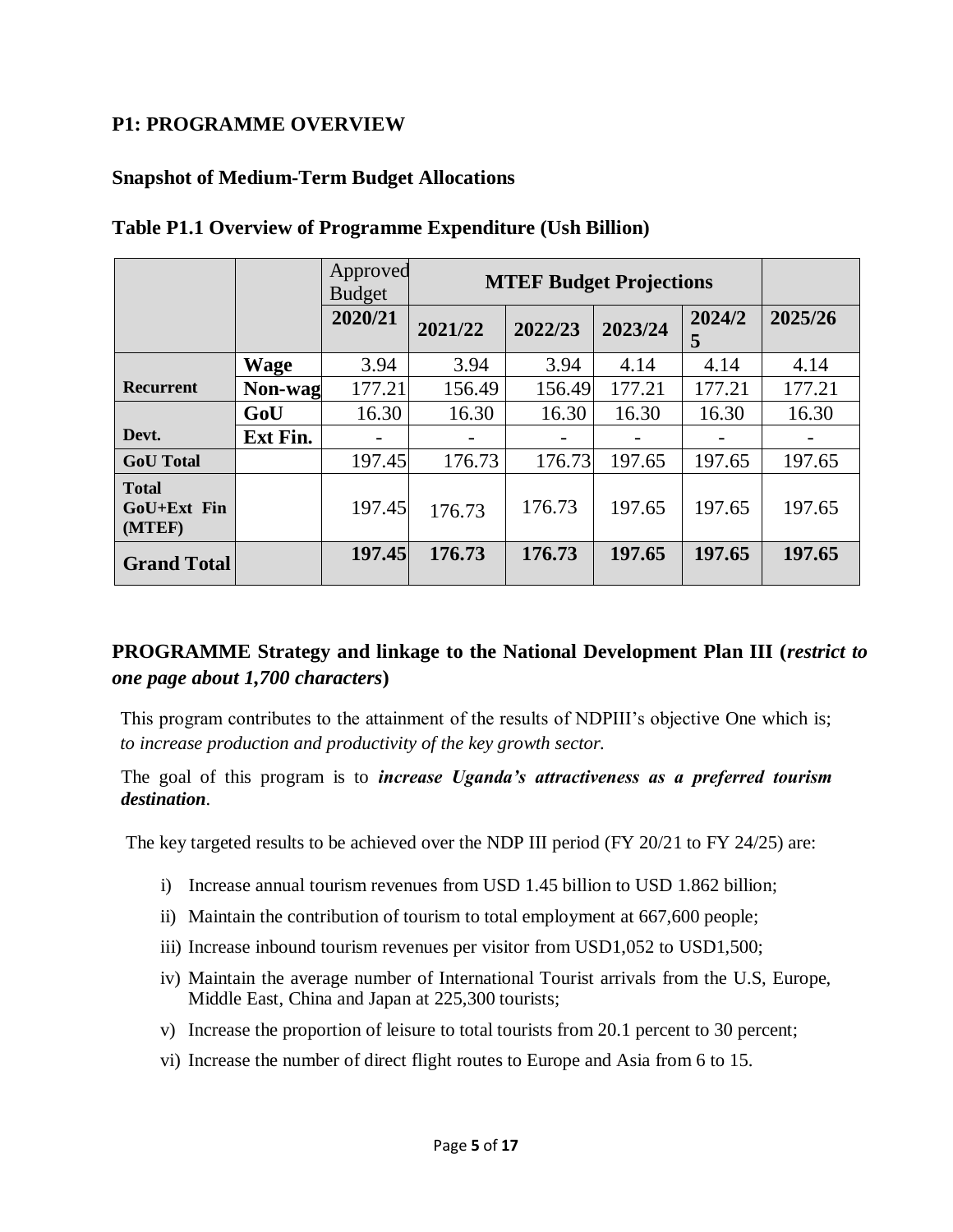The objectives of the program are to:

- i) Promote domestic and inbound tourism;
- ii) Increase the stock and quality of tourism infrastructure;
- iii) Develop, conserve and diversify tourism products and services;
- iv) Develop a pool of skilled personnel along the tourism value chain and ensure decent working conditions; and
- **v)** Enhance regulation, coordination and management of the tourism. Table 1 shows the linkage between the program results and the objectives.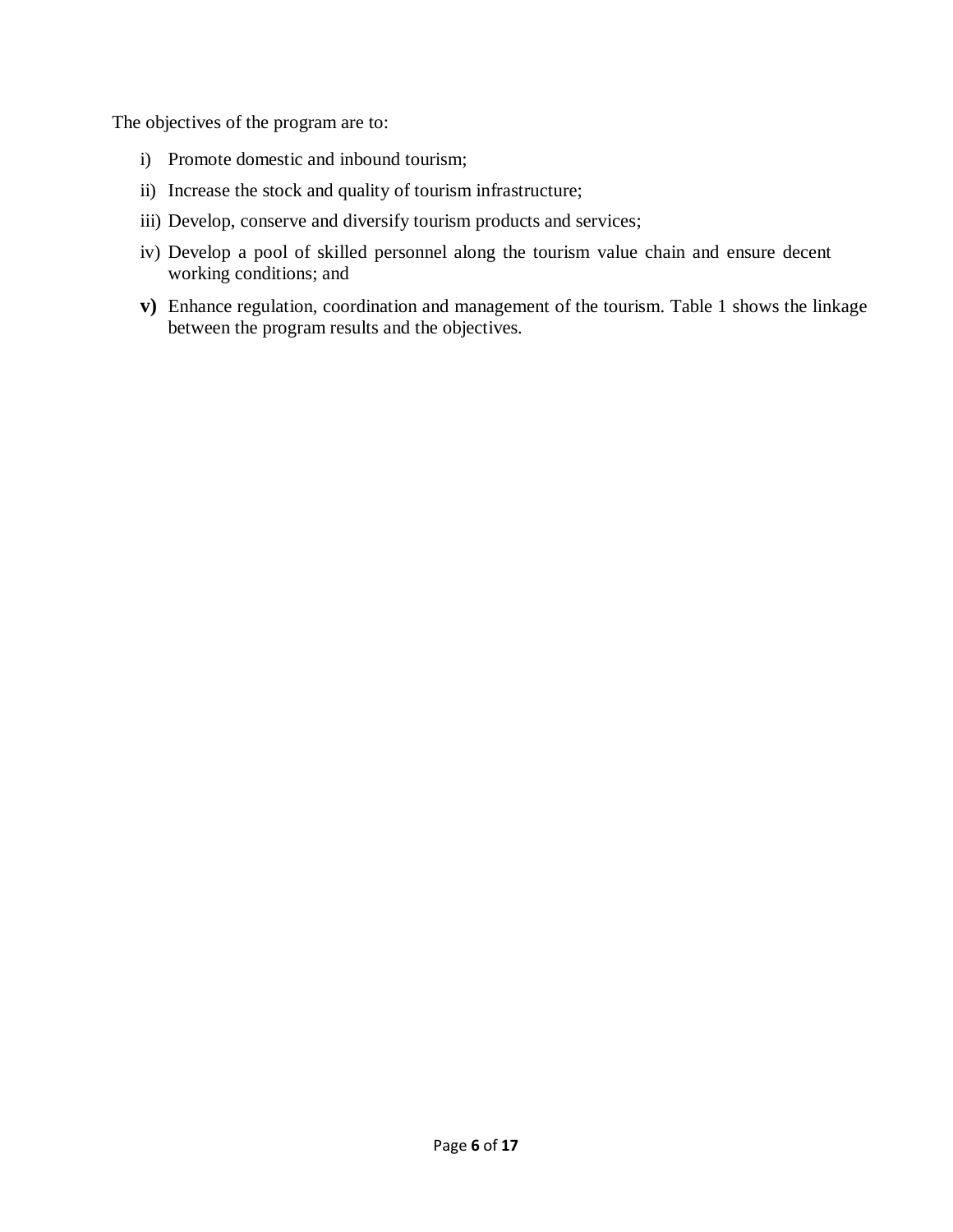## **Table P1.2 PROGRAMME OUTCOMES AND OUTCOME INDICATORS**

**Program Outcome 1:** Increased tourism receipts

## **Program Objectives contributed to by the Programme Outcome**

Promote domestic and inbound tourism

|                                                             | <b>Performance Targets</b> |                   |           |           |           |           |           |
|-------------------------------------------------------------|----------------------------|-------------------|-----------|-----------|-----------|-----------|-----------|
| <b>Programme Outcome Indicators</b>                         | <b>Base year</b>           | <b>Baseline</b>   | 2021/22   | 2022/23   | 2023/24   | 2024/25   | 2025/26   |
| Contribution of Tourism to GDP (Tn UGX)                     | 2017/18                    | 7.3               | 7.8       | 7.9       |           | 8.1       | 8.5       |
| Annual international tourism receipts (USD Bn)              | 2017/18                    | US\$ 1.45 bn 1.49 |           | 1.52      | 1.64      | 1.80      | 1.862     |
| No of Tourist arrivals                                      | 2017/18                    | 1,402,409         | 1,570,698 | 1,609,966 | 1,706,563 | 1,877,220 | 2,102,486 |
| Proportion of leisure and MICE tourists                     | 2017/18                    | 20.1              | 22.5      | 24.5      | 26.5      | 28.0      | 30        |
| No of Ugandans visiting Natural and cultural heritage sites | 2017/18                    | 620,352           | 839,218   | 872,335   | 914,195   | 950,226   | 990,144   |

| <b>Program Outcome 2:</b> Increased competitiveness of Uganda as a key tourist destination |                            |                 |         |         |         |         |         |  |  |
|--------------------------------------------------------------------------------------------|----------------------------|-----------------|---------|---------|---------|---------|---------|--|--|
| Program Objectives contributed to by the Programme Outcome                                 |                            |                 |         |         |         |         |         |  |  |
| Increase the stock and quality of tourism infrastructure                                   |                            |                 |         |         |         |         |         |  |  |
|                                                                                            | <b>Performance Targets</b> |                 |         |         |         |         |         |  |  |
| <b>Programme Outcome Indicators</b>                                                        | <b>Base year</b>           | <b>Baseline</b> | 2021/22 | 2022/23 | 2023/24 | 2024/25 | 2025/26 |  |  |
| Tourist accommodation capacity (no of beds)                                                | 2014/15                    | 103,261         | 152,564 | 160,192 | 168,201 | 176,611 | 185,442 |  |  |
| No of international MICE attracted.                                                        | 2017/18                    | 13              | 15      | 20      | 25      | 30      | 35      |  |  |
| Number of direct flight routes to Europe and Asia                                          | 2017/18                    |                 |         | 10      | 12      | 14      | 15      |  |  |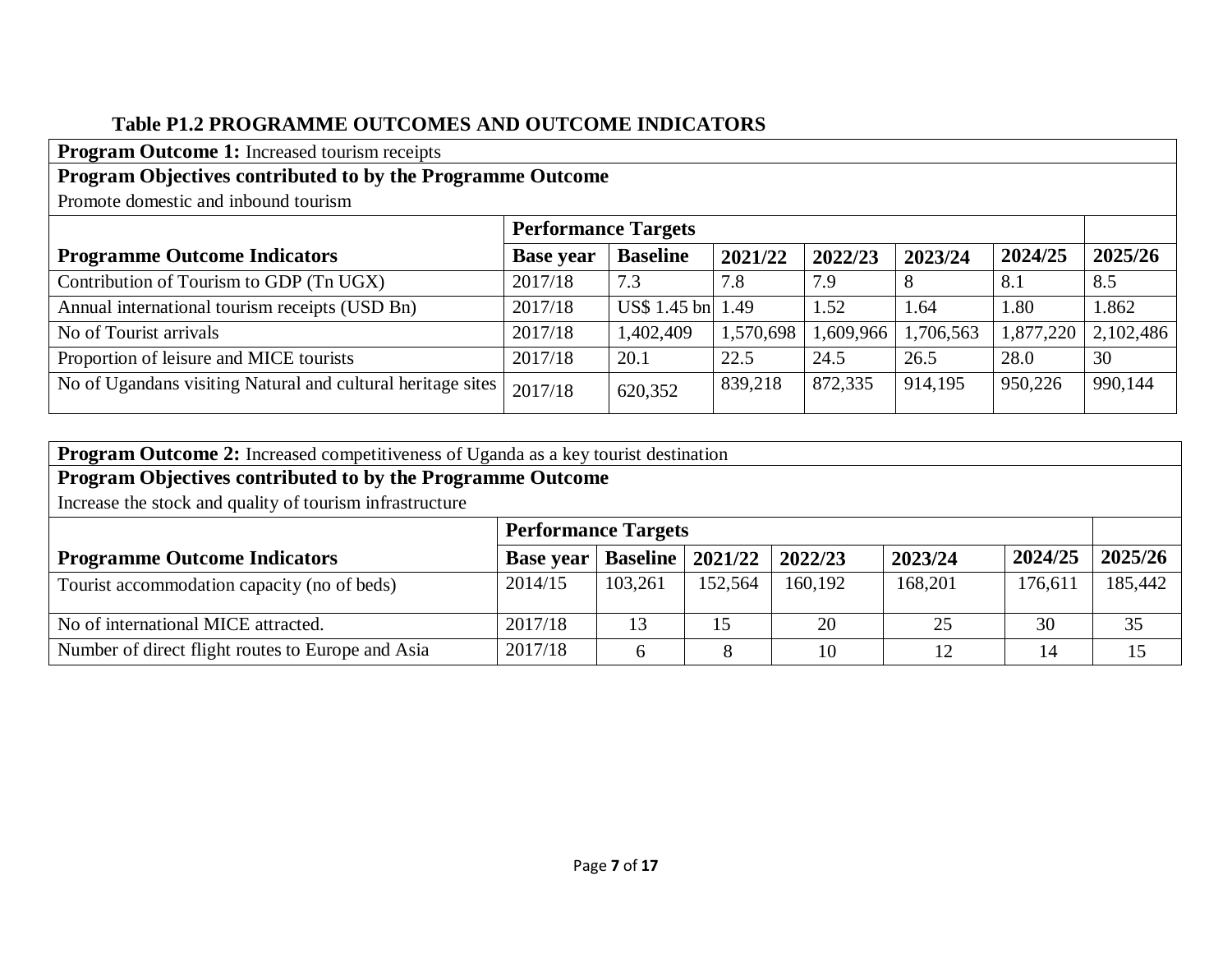**Program Outcome 3:** Increased product range and sustainability

# **Program Objectives contributed to by the Programme Outcome**

Develop, conserve and diversify tourism products and services

|                                                      |                  | <b>Performance Targets</b> |         |         |         |         |         |  |
|------------------------------------------------------|------------------|----------------------------|---------|---------|---------|---------|---------|--|
| <b>Programme Outcome Indicators</b>                  | <b>Base year</b> | <b>Baseline</b>            | 2021/22 | 2022/23 | 2023/24 | 2024/25 | 2025/26 |  |
| Length of tourist stay (days)                        | 2017/18          | 7.5                        | 8.3     | 8.55    | 8.81    | 9.07    | 9.34    |  |
| Accommodation occupancy rates (room)                 | 2017/18          | 51.8                       | 52.3    | 54.2    | 55.8    | 56.2    | 58.5    |  |
| Average Inbound tourism revenues per leisure tourist | 2017/18          | 1,052                      | 1,129   | 1,211   | 1,300   | 1,394   | 1,500   |  |

**Program Outcome 4:** Increased employment/ jobs created along the tourism value chain

## **Program Objectives contributed to by the Programme Outcome**

Develop a pool of skilled personnel along the tourism value chain and ensure decent working conditions

|                                                                       |                  | <b>Performance Targets</b> |         |         |         |         |         |  |  |
|-----------------------------------------------------------------------|------------------|----------------------------|---------|---------|---------|---------|---------|--|--|
| <b>Programme Outcome Indicators</b>                                   | <b>Base year</b> | <b>Baseline</b>   2021/22  |         | 2022/23 | 2023/24 | 2024/25 | 2025/26 |  |  |
| Contribution of tourism to total employment $(\%)$                    | 2017/18          | 6.3                        | 6.8     | 7.1     | 7.5     |         | 8.5     |  |  |
| Number of people directly employed along the tourism  <br>value chain | 2017/18          | 220,000                    | 250,000 | 270,000 | 290,000 | 320,000 | 350,000 |  |  |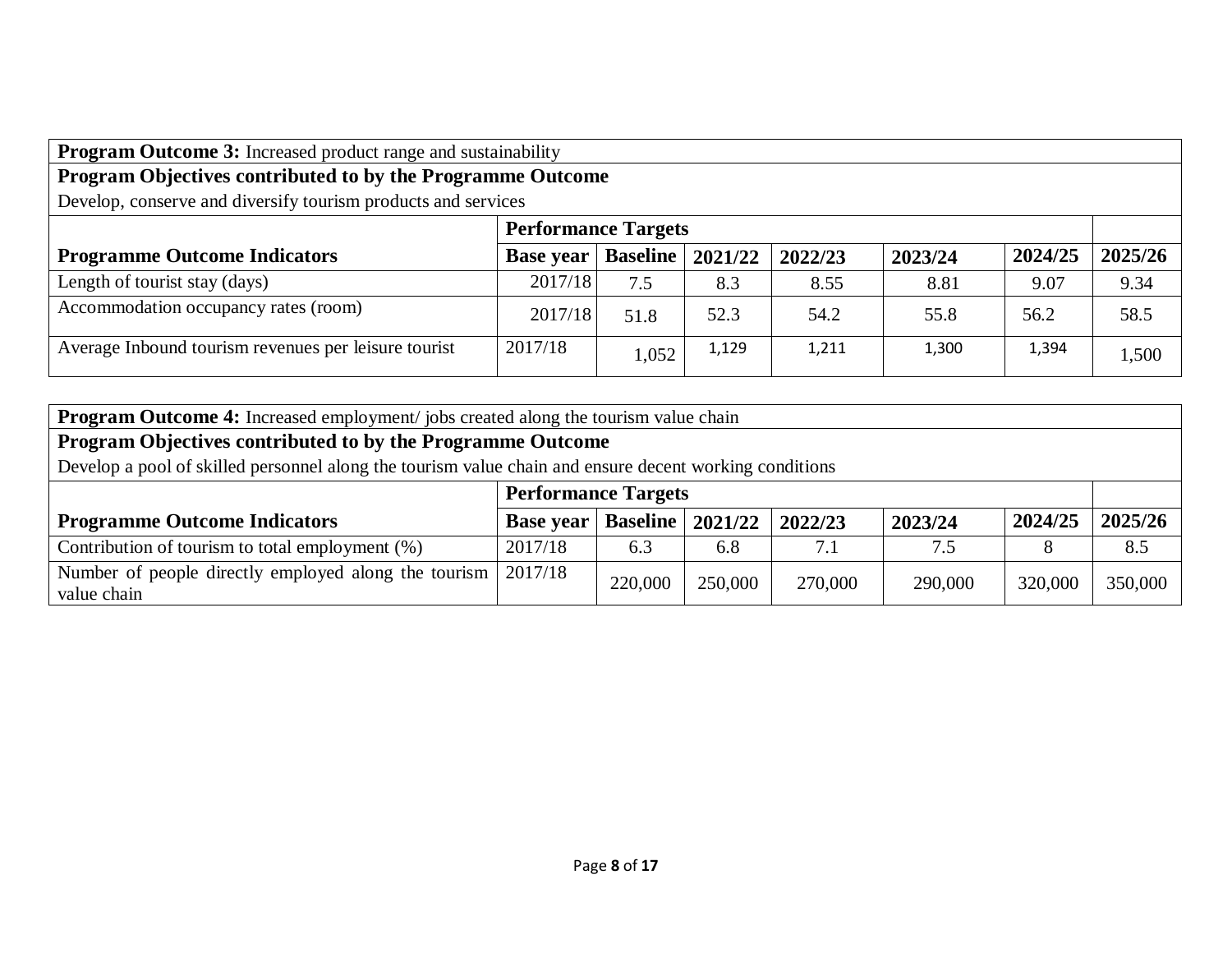| <b>Program Outcome 5:</b> Enhanced conservation and sustainability of wildlife and cultural heritage resources |                            |                              |     |     |         |         |         |  |  |
|----------------------------------------------------------------------------------------------------------------|----------------------------|------------------------------|-----|-----|---------|---------|---------|--|--|
| Program Objectives contributed to by the Programme Outcome                                                     |                            |                              |     |     |         |         |         |  |  |
| Promote Conservation of Natural and Cultural Heritage                                                          |                            |                              |     |     |         |         |         |  |  |
| <b>Programme Outcome Indicators</b>                                                                            | <b>Performance Targets</b> |                              |     |     |         |         |         |  |  |
|                                                                                                                | <b>Base year</b>           | Baseline   2021/22   2022/23 |     |     | 2023/24 | 2024/25 | 2025/26 |  |  |
| Proportion of selected wildlife species with favorable 2017/18<br>conservation status                          |                            | 21%                          | 21% | 21% | 21%     | 24%     | 24%     |  |  |

|                                                                          | <b>Program Outcome 6:</b> Enhanced policy and regulatory framework for the management and utilization of tourism resources |                 |         |         |         |         |         |  |  |  |  |
|--------------------------------------------------------------------------|----------------------------------------------------------------------------------------------------------------------------|-----------------|---------|---------|---------|---------|---------|--|--|--|--|
| Program Objectives contributed to by the Programme Outcome               |                                                                                                                            |                 |         |         |         |         |         |  |  |  |  |
| Enhance regulation, coordination and management of the tourism.          |                                                                                                                            |                 |         |         |         |         |         |  |  |  |  |
|                                                                          | <b>Performance Targets</b>                                                                                                 |                 |         |         |         |         |         |  |  |  |  |
| <b>Programme Outcome Indicators</b>                                      | <b>Base year</b>                                                                                                           | <b>Baseline</b> | 2021/22 | 2022/23 | 2023/24 | 2024/25 | 2025/26 |  |  |  |  |
| Number of enterprises licensed to operate in tourism 2018/19<br>business |                                                                                                                            | 171             | 205     | 246     | 295     | 354     | 425     |  |  |  |  |
| Level of tourist satisfaction $(\%)$                                     | 2017/18                                                                                                                    | 71              | 74      | 78      | 80      | 83      | 85      |  |  |  |  |
| policies and legislations developed and or<br>No.<br>of<br>reviewed.     | 2017/18                                                                                                                    | 6               |         |         |         |         |         |  |  |  |  |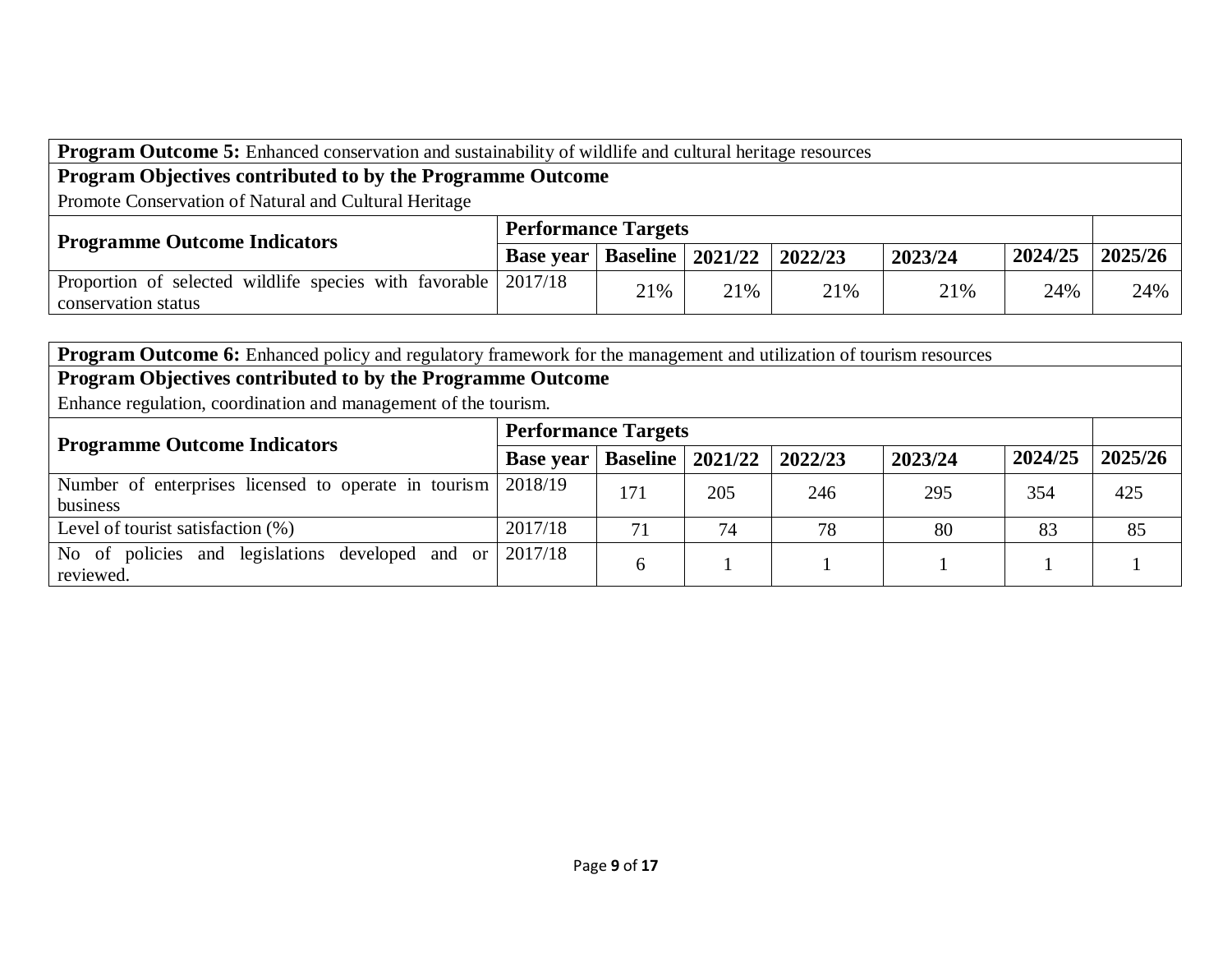## **P2: INTERMEDIATE OUTCOMES, OUTCOME INDICATORS AND PROPOSED BUDGET ALLOCATIONS ALIGNED TO THE NDP**

#### **Table P2.1: Intermediate Outcomes and Outcome Indicators Aligned to the NDP**

| Vote:[022] MINISTRY OF TOURISM, WILDLIFE AND ANTIQUITIES                                           |                            |                 |         |         |         |         |         |  |  |  |
|----------------------------------------------------------------------------------------------------|----------------------------|-----------------|---------|---------|---------|---------|---------|--|--|--|
| Sub-programme 01: Tourism, Wildlife Conservation and Museums                                       |                            |                 |         |         |         |         |         |  |  |  |
| <b>Sub-Programme Objectives</b>                                                                    |                            |                 |         |         |         |         |         |  |  |  |
| To promote tourism, wildlife and cultural heritage conservation for socio-economic development and |                            |                 |         |         |         |         |         |  |  |  |
| transformation of the country                                                                      |                            |                 |         |         |         |         |         |  |  |  |
|                                                                                                    |                            |                 |         |         |         |         |         |  |  |  |
| <b>Intermediate Outcome:</b> Improved Heritage Conservation and Tourism Growth                     |                            |                 |         |         |         |         |         |  |  |  |
|                                                                                                    |                            |                 |         |         |         |         |         |  |  |  |
| <b>Intermediate Outcome Indicators</b>                                                             | <b>Performance Targets</b> |                 |         |         |         |         |         |  |  |  |
| (Type them below)                                                                                  | <b>Base Year</b>           | <b>Baseline</b> | 2021/22 | 2022/23 | 2023/24 | 2024/25 | 2025/26 |  |  |  |
|                                                                                                    |                            |                 |         |         |         |         |         |  |  |  |
| Annual change in visitors to National parks                                                        | 2019/20                    | $-23.1\%$       | 10%     | 10%     | 12%     | 12%     | 12%     |  |  |  |
|                                                                                                    |                            |                 |         |         |         |         |         |  |  |  |
| Annual change in visitors to museums and                                                           | 2019/20                    | $-5.2\%$        | 10%     | 10%     | 10%     | 10%     | 10%     |  |  |  |
| monuments sites                                                                                    |                            |                 |         |         |         |         |         |  |  |  |
| Annul change in tourist arrivals for leisure                                                       | 2019/20                    |                 |         |         |         |         |         |  |  |  |
| and                                                                                                |                            | $-10%$          | 3%      | 5%      | 7%      | 9%      | 10%     |  |  |  |
| business                                                                                           |                            |                 |         |         |         |         |         |  |  |  |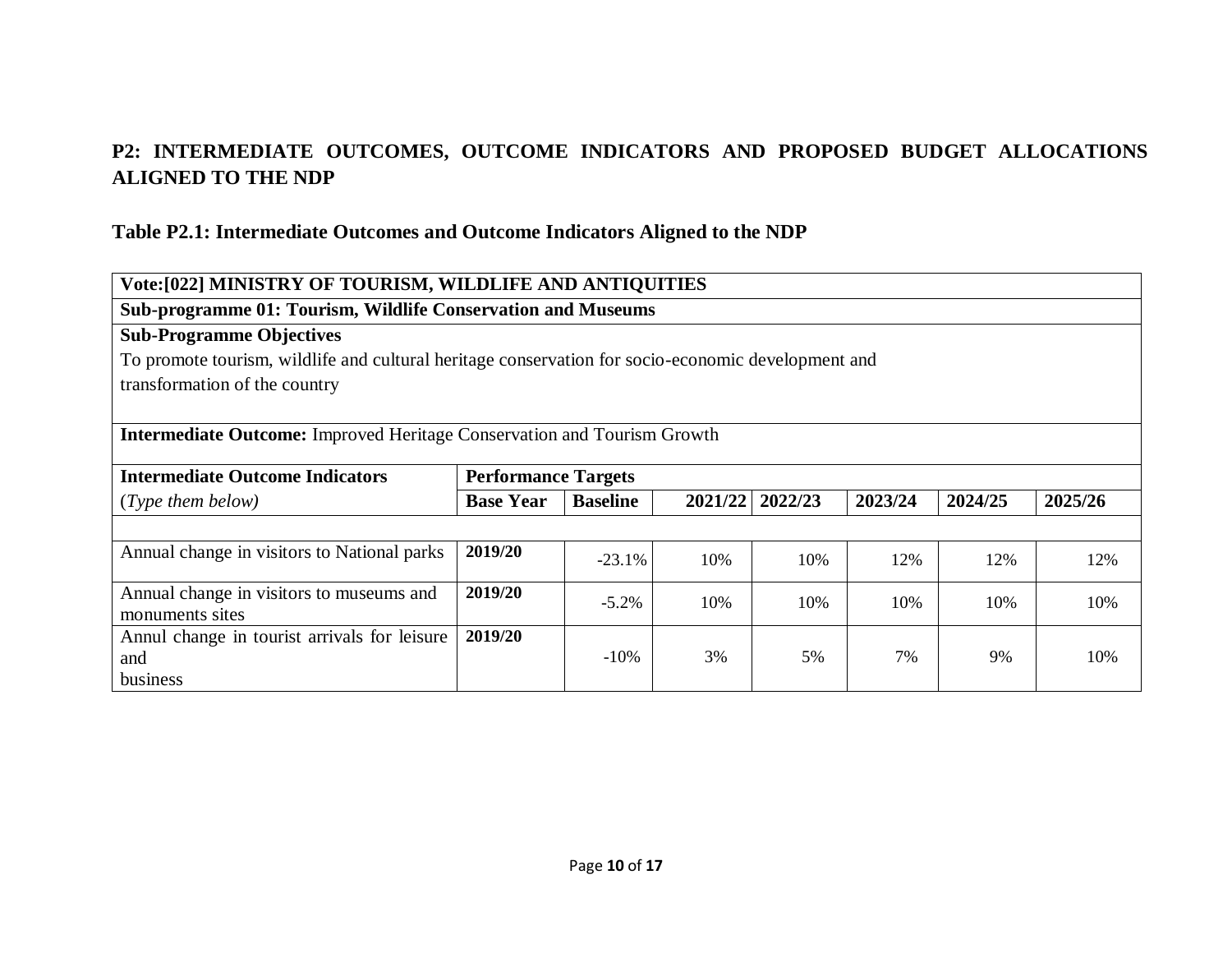## **Vote:[022] MINISTRY OF TOURISM, WILDLIFE AND ANTIQUITIES**

**Sub Programme:** *49 General Administration, Policy and Planning*

**Sub Programme Objectives:** *To strengthen the Departments and Sector Agencies to implement sector policies, plans and strategies*

**Intermediate Outcome:** *Improved Heritage Conservation and Tourism Growth*

| <b>Intermediate Outcome Indicators</b>                                    | <b>Performance Targets</b> |                 |             |             |         |         |                                     |  |  |  |
|---------------------------------------------------------------------------|----------------------------|-----------------|-------------|-------------|---------|---------|-------------------------------------|--|--|--|
|                                                                           | <b>Base year</b>           | <b>Baseline</b> | 2021/22     | 2022/23     | 2023/24 | 2024/25 | 2025/26                             |  |  |  |
| Level of compliance of planning and<br>budgeting<br>instruments to NDPIII | 2019/20                    | 55.9            | 60%         | 63%         | 67%     | 70%     | 70%                                 |  |  |  |
| Annual External Auditor General rating.                                   | 2019/20                    | Unqualified     | Unqualified | Unqualified |         |         | Unqualified Unqualified Unqualified |  |  |  |

#### **VOTE:[117] UGANDA TOURISM BOARD**

#### **Sub Programme: 1902 Tourism Development**

#### **Sub Programme Objectives:**

- 1. To improve coordination and streamline tourism marketing
- 2. To increase international and regional tourist arrivals
- 3. To increase domestic tourist arrivals
- 4. To increase investment and job creation in the tourism sector
- 5. To increase competitiveness of the tourism destination
- 6. To improve collection and access to tourism information
- 7. To improve internal efficiency and effectiveness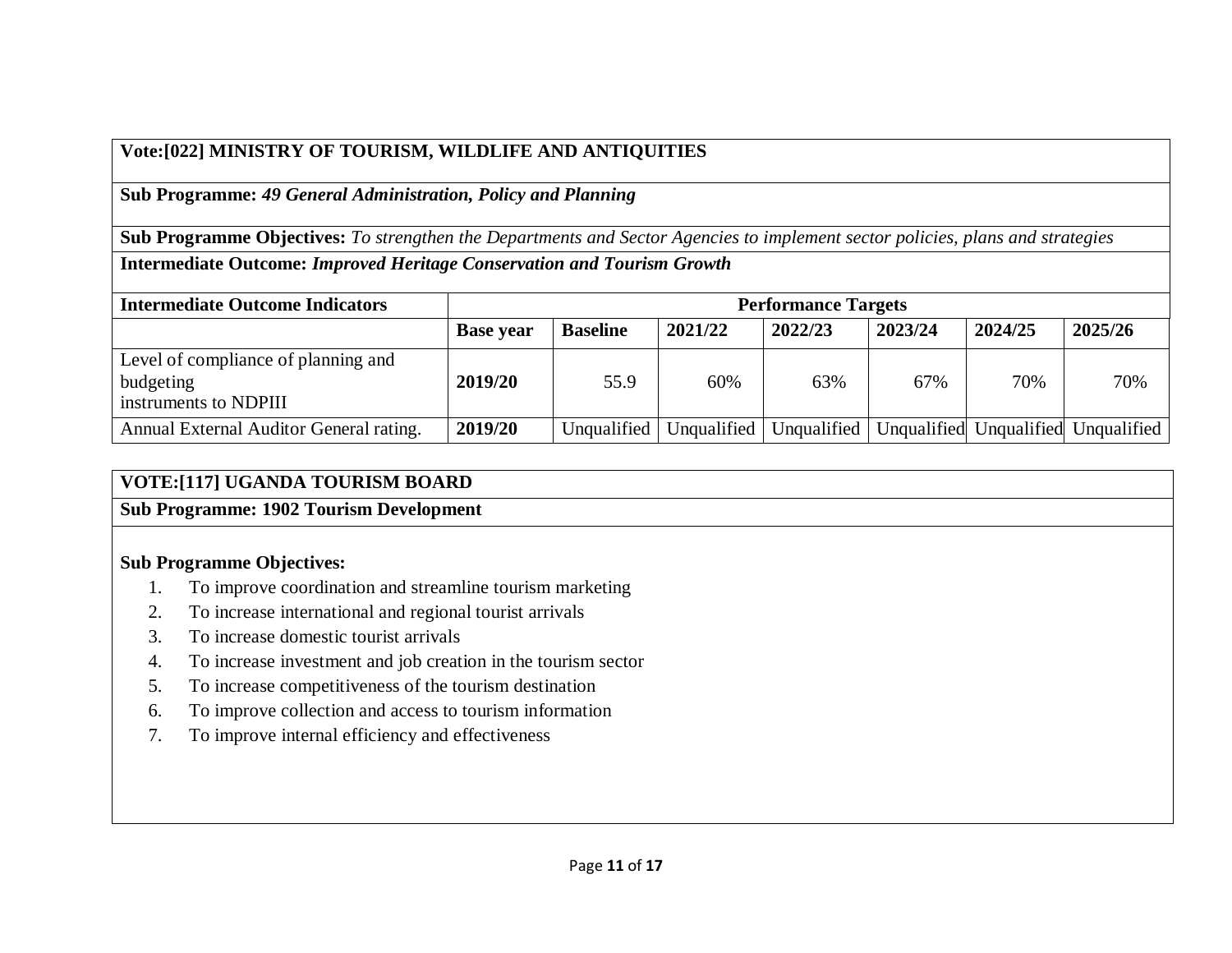#### **Intermediate Outcome:**

- 1. Increased number of inbound visitor arrivals from 1.5 million to 1.6 million
- 2. Increased availability and access to tourism information
- 3. Increased number of domestic visitors to Uganda's key tourist destinations
- 4. Increased proportion of leisure to total tourists from 20% to 30%
- 5. Improved perception of the destination
- 6. Proportion of Tourists oriented enterprises that are compliant with tourist service standards.

| <b>Intermediate Outcome Indicators</b>                                     |                  | <b>Performance Targets</b> |           |           |           |           |           |  |  |  |  |
|----------------------------------------------------------------------------|------------------|----------------------------|-----------|-----------|-----------|-----------|-----------|--|--|--|--|
|                                                                            | <b>Base year</b> | <b>Baseline</b>            | 2021/22   | 2022/23   | 2023/24   | 2024/25   | 2025/26   |  |  |  |  |
| No. of inbound visitor arrivals                                            | 2019             | 1,542,620                  | 1,214,008 | 1,239,591 | 1,515,335 | 1,594,389 | 1,677,568 |  |  |  |  |
| Increased number of domestic visitors<br>Uganda's key tourist destinations | 2019             | 566,808                    | 612,214   | 636,264   | 661,258   |           |           |  |  |  |  |
| Increased proportion of leisure to total<br>tourists $(\%)$                | 2019             | 20.1%                      | 20.5%     | 22.9%     | 25%       | 28%       | 30%       |  |  |  |  |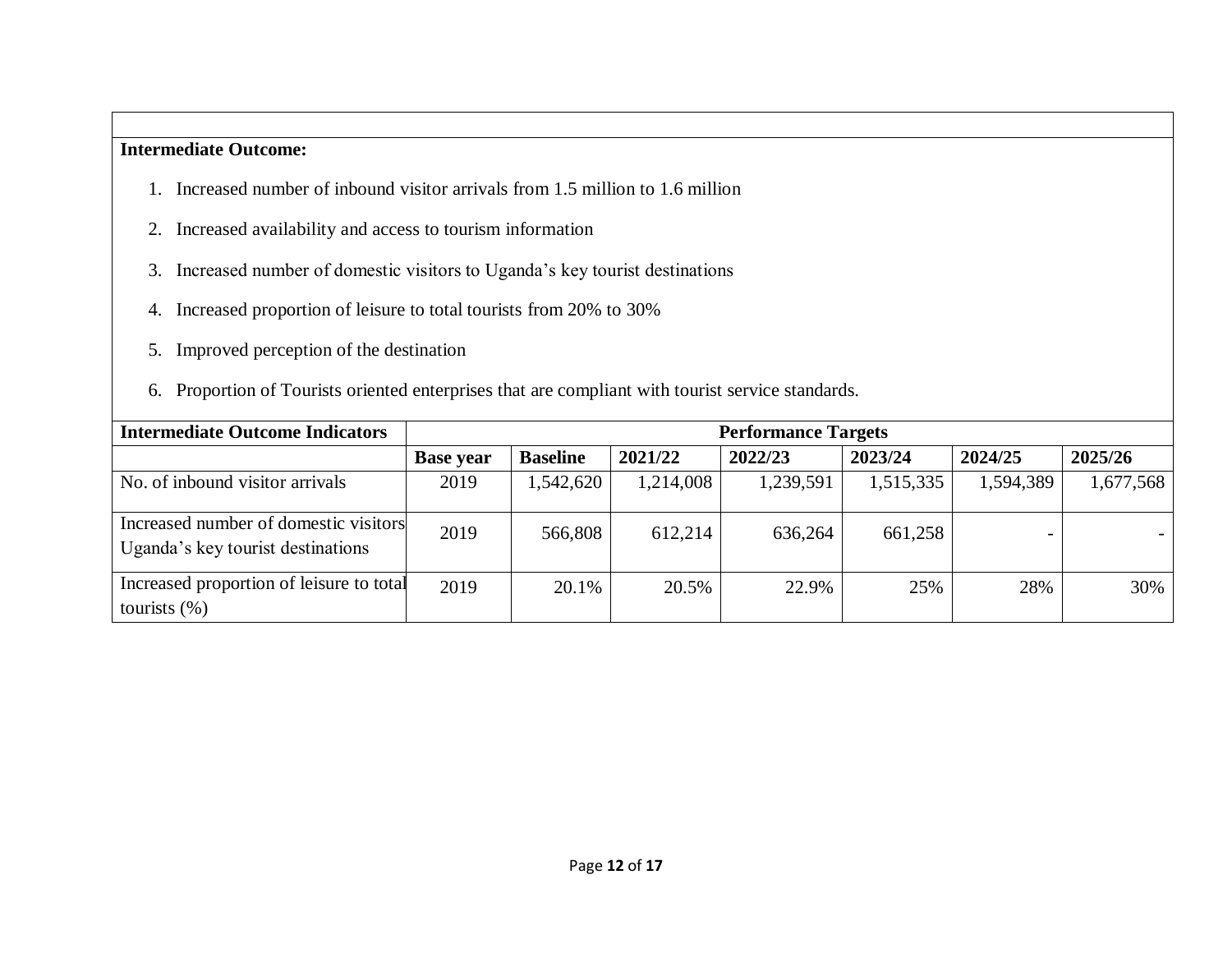| <b>Billion Uganda Shillings</b>                          |                        | <b>Medium Term Projections</b> |         |         |         |         |  |  |
|----------------------------------------------------------|------------------------|--------------------------------|---------|---------|---------|---------|--|--|
|                                                          |                        |                                |         |         |         |         |  |  |
| <b>Sub-Programme Service</b>                             | <b>Approved Budget</b> | 2021/22- Proposed              | 2022/23 | 2023/24 | 2024/25 | 2025/26 |  |  |
|                                                          | 2020/21                | <b>Budget</b>                  |         |         |         |         |  |  |
| Vote:[022] MINISTRY OF TOURISM, WILDLIFE AND ANTIQUITIES |                        |                                |         |         |         |         |  |  |
| 01 Tourism, Wildlife                                     | 161.912                | 150.33                         |         |         |         | 161.912 |  |  |
| <b>Conservation and Museums</b>                          |                        |                                | 150.33  | 161.912 | 161.912 |         |  |  |
| 49 General Administration,                               |                        |                                |         |         |         |         |  |  |
| Policy and                                               | 8.697                  | 8.697                          | 8.697   | 8.798   | 8.798   | 8.798   |  |  |
| Planning                                                 |                        |                                |         |         |         |         |  |  |
| <b>Total for the Vote</b>                                | 170.609                | 159.03                         | 159.03  | 170.71  | 170.71  | 170.71  |  |  |
| <b>VOTE:[117] UGANDA TOURISM BOARD</b>                   |                        |                                |         |         |         |         |  |  |
| <b>1902 Tourism Development</b>                          | 26.84                  | 17.70                          | 17.70   | 26.93   | 26.93   | 26.93   |  |  |
| <b>Total for the Vote</b>                                | 26.84                  | 17.70                          | 17.70   | 26.93   | 26.93   | 26.93   |  |  |
| <b>Total for</b><br>the PROGRAMME                        | 197.45                 | 176.73                         | 176.73  | 197.65  | 197.65  | 197.65  |  |  |

# **Table P2.2: Medium Term Projections by Sub-Programme**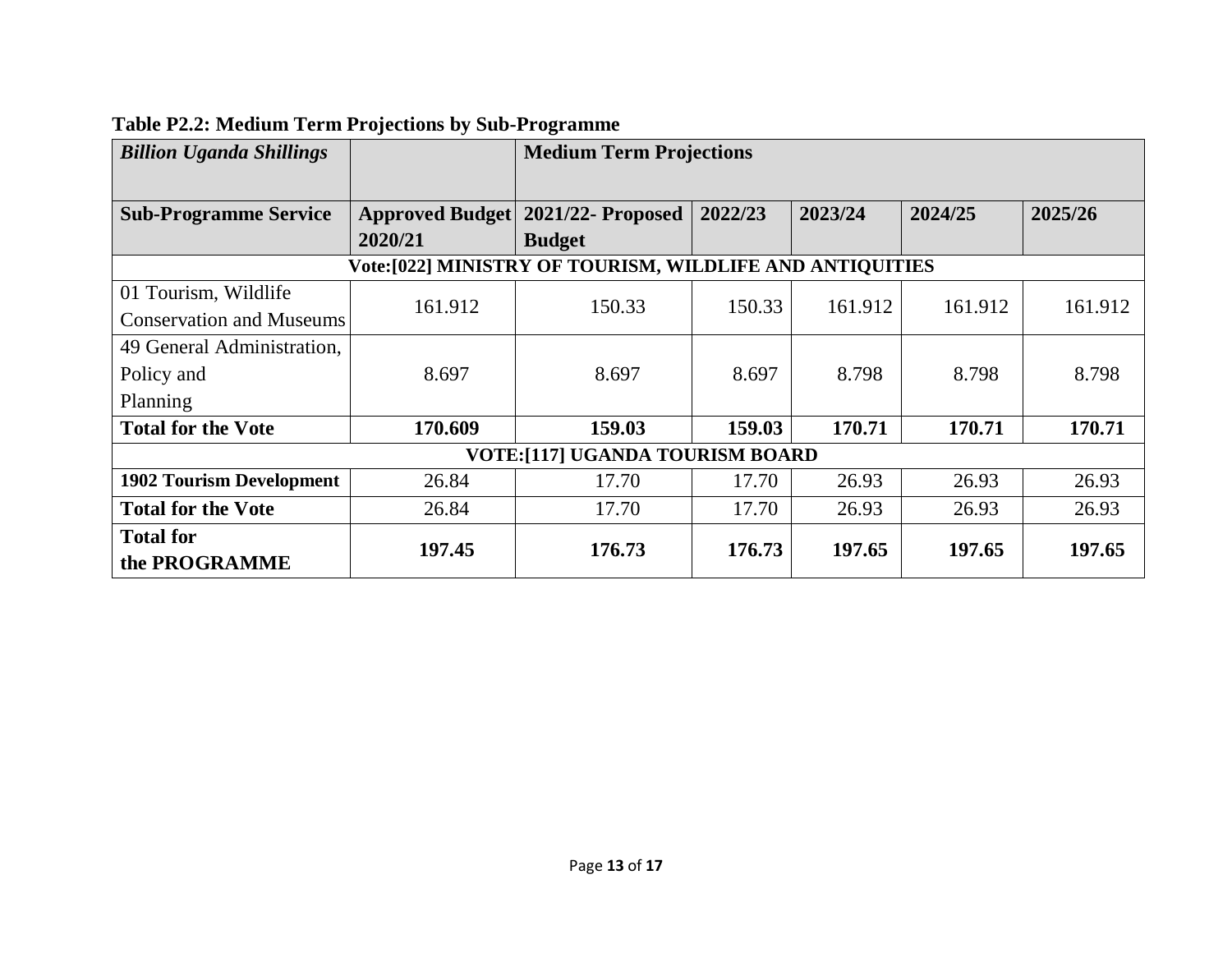## **P3: PROGRAMME INTERVENTIONS FOR 2021/22**

| Objective                                                            | Intervention                                                                                                                                   | <b>MTEF</b><br>allocation<br>FY2021/22<br>(Bn Ugx) | FY 2021/22-<br>requirements<br>(Bn Ugx) | FY 2022/23-<br>requirements<br>(Bn Ugx) | FY 2023/24-<br>requirements<br>(Bn Ugx) | FY 2024/25-<br>requirements<br>(Bn Ugx) |
|----------------------------------------------------------------------|------------------------------------------------------------------------------------------------------------------------------------------------|----------------------------------------------------|-----------------------------------------|-----------------------------------------|-----------------------------------------|-----------------------------------------|
| 1. Promote<br>domestic and<br>inbound tourism                        | Review or develop a national tourism marketing<br>strategy                                                                                     | 0.3                                                | 0.3                                     | 0                                       | 0                                       | 0                                       |
|                                                                      | Set up Market Destination Representatives<br>(MDRs)                                                                                            | 3.34                                               | 12.4                                    | 15.5                                    | 18.6                                    | 18.6                                    |
|                                                                      | Establish market intelligence frameworks to<br>monitor trends and status of Tourism growth                                                     | 0.26                                               | 3.75                                    | 3.75                                    | 3.75                                    | 3.75                                    |
|                                                                      | Train Ugandan diplomats to support tourism<br>marketing and handling and visa/ consular staff in<br>customer care                              | 0                                                  | 1.118                                   | 1.645                                   | 2.145                                   | 2.65                                    |
|                                                                      | Undertake tourism promotional Programmes                                                                                                       | 14.049                                             | 49.828                                  | 64.728                                  | 79.331                                  | 93.831                                  |
|                                                                      |                                                                                                                                                |                                                    |                                         |                                         |                                         |                                         |
| 2. Develop,<br>Conserve and<br>diversify product<br>range            | Improve and diversify product offerings                                                                                                        | 12.049                                             | 54                                      | 142                                     | 180.5                                   | 275.5                                   |
|                                                                      | Facilitate formation of tourism groups in target<br>communities (e.g. Art and Craft) in Busoga, Teso,<br>Bukedi and Karamoja                   | 0                                                  | 0                                       | 21.84                                   | 21.84                                   | 21.84                                   |
|                                                                      | Nurture local private sector to participate in local,<br>regional, and global tourism value chains through<br>training and credit extension.   | 0.13                                               | 0.45                                    | 15.56                                   | 15.91                                   | 17.16                                   |
|                                                                      |                                                                                                                                                |                                                    |                                         |                                         |                                         |                                         |
| 3. Increase the<br>stock and quality<br>of tourism<br>infrastructure | Expand, upgrade and maintain tourism national<br>transport infrastructure and services: Trails and<br>tracks inside protected areas maintained | 5.2                                                | 23                                      | 25                                      | 25                                      | 30                                      |
|                                                                      | 3 Stop over points constructed                                                                                                                 | 0                                                  | 2.5                                     | 4.5                                     | $\overline{7}$                          | 10                                      |
|                                                                      | 12 tourism information centers established in<br>regions including Busoga, Teso, Bukedi and<br>Karamoja                                        | 0.16                                               | 2.5                                     | 2.5                                     | 5                                       | 4.5                                     |
|                                                                      |                                                                                                                                                |                                                    |                                         |                                         |                                         |                                         |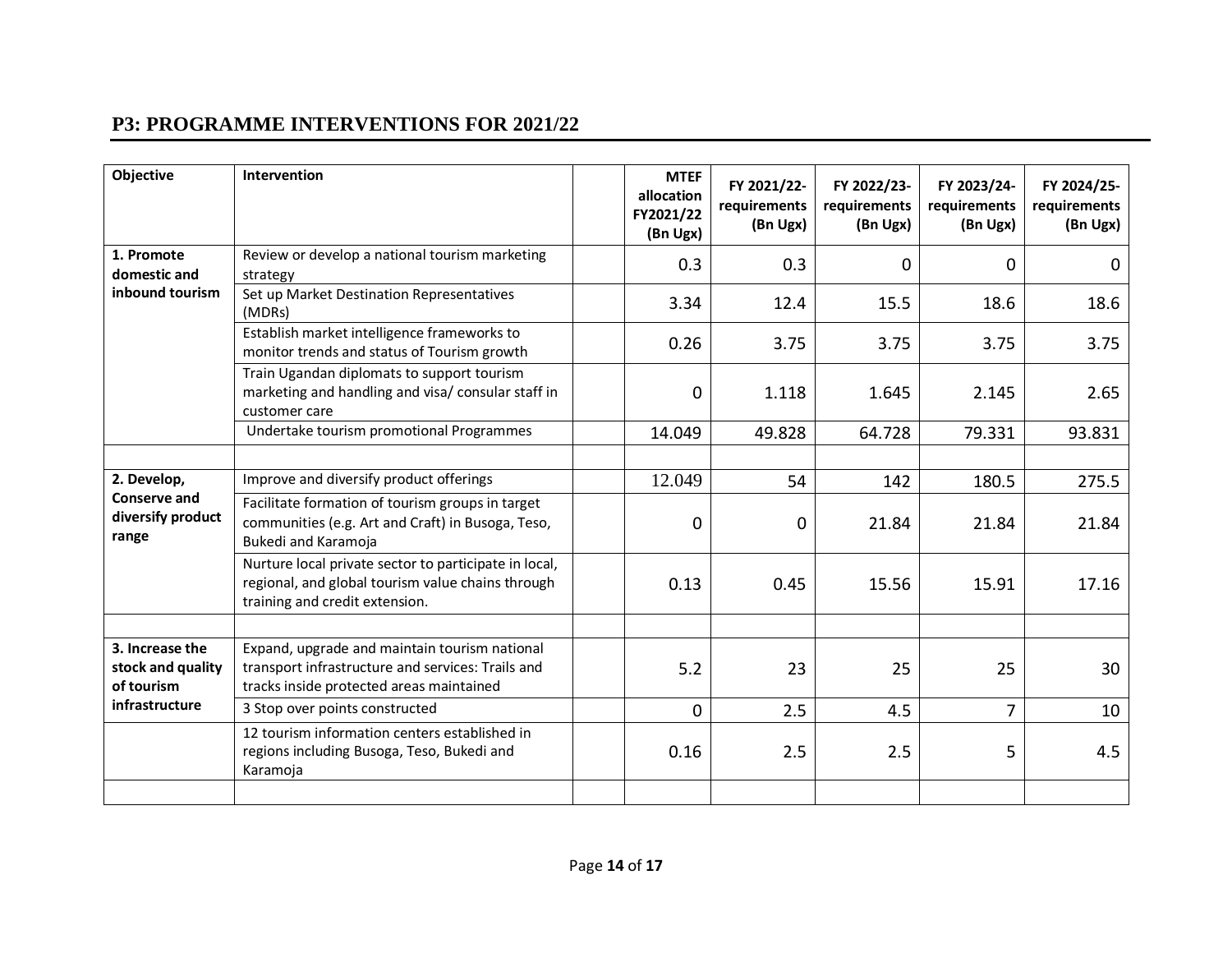| 4. Develop a pool<br>of skilled<br>personnel along<br>the tourism<br>value chain and<br>ensure decent<br>working<br>conditions | Transform the Uganda Hotel and Tourism Training<br>Institute into a centre of excellence                                                              | 5.73   | 69.6           | 72.22        | 63.5        | 96             |
|--------------------------------------------------------------------------------------------------------------------------------|-------------------------------------------------------------------------------------------------------------------------------------------------------|--------|----------------|--------------|-------------|----------------|
|                                                                                                                                | Transform the Uganda Wildlife Research and<br>Training Institute into a centre of excellence                                                          | 3.18   | 31.24          | 20           | 20          | 24             |
|                                                                                                                                | Specialized trainings in the Tourism sector<br>including Trainings of museologists, museography,<br>curatorship and heritage experts provided         | 0      | $\mathbf{1}$   | 3            | 3           | 3              |
|                                                                                                                                | Provide Skills through internship and<br>apprenticeship programs                                                                                      | 0.2    | 1.24           | 3.64         | 3.64        | 3.64           |
|                                                                                                                                |                                                                                                                                                       |        |                |              |             |                |
| 5. Promote                                                                                                                     | Expand and Modernize the National Museum                                                                                                              | 0      | 15             | 16           | $2^{\circ}$ | $\overline{2}$ |
| <b>Conservation of</b><br><b>Natural and</b><br><b>Cultural Heritage</b>                                                       | Maintain integrity of cultural or heritage sites and<br>monuments                                                                                     | 1.03   | 7              | 7            | 7           | 7              |
|                                                                                                                                | Develop Regional Museums                                                                                                                              | 0      | 1.25           | 1.25         | 1.25        | 4              |
|                                                                                                                                | Promote natural and cultural/heritage<br>conservation                                                                                                 | 9.1    | 36             | 47           | 49.7        | 52.7           |
|                                                                                                                                | Promote wildlife enterprises                                                                                                                          | 0.36   | 0.5            | $\mathbf{1}$ | $\mathbf 1$ | 1              |
|                                                                                                                                | Enhance and maintain ecological integrity of<br>wildlife conservation                                                                                 | 116.47 | 131            | 165.05       | 200.3       | 230.55         |
|                                                                                                                                |                                                                                                                                                       |        |                |              |             |                |
| <b>Enhance</b><br>regulation,<br>coordination and<br>management of<br>the tourism                                              | Develop and operationalize a Tourism Information<br>Management System                                                                                 | 0.62   | 6.02           | 4.52         | 4.52        | 4.03           |
|                                                                                                                                | Strengthen inspection and enforcement of service<br>standards for tourism facilities and tour operators                                               | 2.237  | 5.5            | 5.5          | 5.5         | 5.5            |
|                                                                                                                                | Establish quality marks/standards for grading of<br>tourism-related facilities such as accommodation,<br>attractions, beaches, restaurants and travel | 0.7    | $\overline{2}$ | 3            | $\mathbf 0$ | 0              |
|                                                                                                                                | Strengthen institutional partnerships for tourism<br>development                                                                                      | 0.245  | 0.7            | 0.8          | $\mathbf 0$ | $\mathbf 0$    |
|                                                                                                                                | Develop and enforce policies, standards and<br>regulations                                                                                            | 0.81   | 1.1            | 2.55         | 2.55        | 2.3            |
|                                                                                                                                | Operationalize the Tourism Development<br>Programme coordination and Working Group<br>framework                                                       | 0.5    | 0.5            | $\mathbf 1$  | 1           | $\overline{2}$ |
|                                                                                                                                | <b>GRAND TOTAL</b>                                                                                                                                    | 176.73 | 459.496        | 650.553      | 724.036     | 915.551        |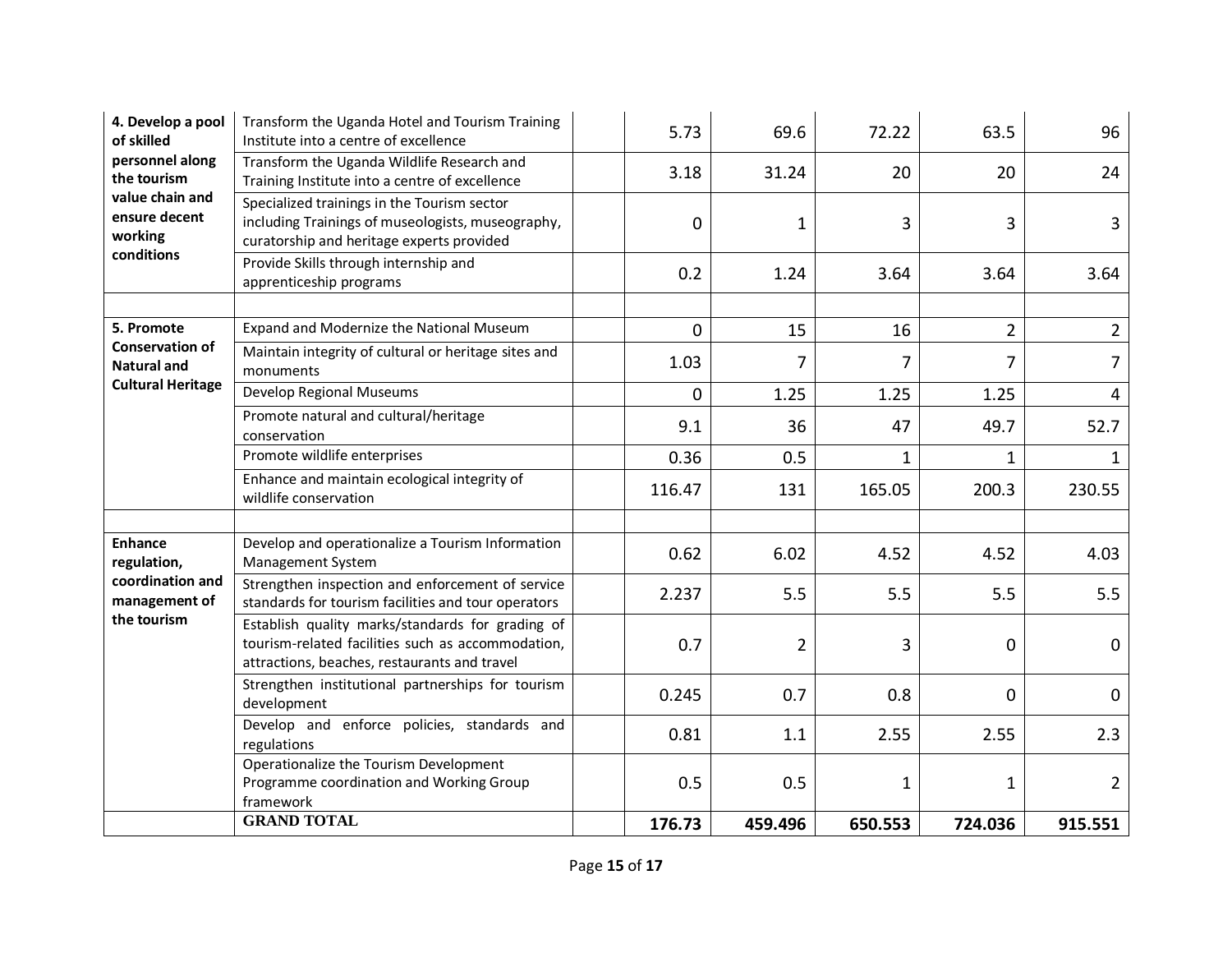#### **Programme Challenges in addressing gender and equity issues for FY 2021/22**

1. Attracting female candidates for male dominated job openings (Wildlife Scout and Rangers);

*For the FY 2021/22, Ushs.7.7 billion has been allocated for construction of 200 new units of staff houses with attendant utilities and maintenance of 500 units of staff houses in Protected Areas. The availability of more conducive accommodation is important for female employees in Protected Areas.* 

2. Low enrolment of male students in hospitality courses compared to females;

*UHTTI has provided for sensitization in schools to interest more boys in the hospitality career as well as media publicity on the programmes offered in order increase access to information.* Additionally, two regional Training Clinics will be conducted for industry workforce across the country and this will create a reach out to male youth to know and experience the offers and opportunities at UHTTI and the entire Tourism industry.

*Driver tourist guide training equipment (one vehicle) has been provided for by UHTTI to expand the driver training opportunities, and these are mostly attractive to male.* 

3. Low enrolment of females at Uganda Wildlife Training Research Institute;

*Government has improved accommodation and sanitary facilities for female students in order to improve their comfort at the institute. Ushs 250 million has been spent on this. In the next FY 2021/22, Government has provided for procurement of training equipment such as sleeping bags, binoculars, and specialized field training van to improve training conditions and this will attract female students. New courses in tourism are to be conducted and these will also attract female students at Uganda Wildlife Training Research Institute.*

*Ushs 150 million has been proposed by UWRTI to Promote and market the institute. Focus will also be on promoting affirmative action for ladies during admission of new students.*

4. Failure to attract females in remote and hard to reach locations;

*For the FY 2021/22, Ushs 7.7 billion has been allocated for construction of 200 new units (in all protected areas) of staff houses with attendant utilities and maintenance of 500 units of staff houses in Protected Areas. The availability of more conducive accommodation is important for female employees in Protected Areas.* 

5. Absence of female and male counsellors at institutional level;

*A provision has been made by each MDA to equip selected staff with counselling skills and to undertake counselling programmes on various issues on gender and equity (0.21 billion).*